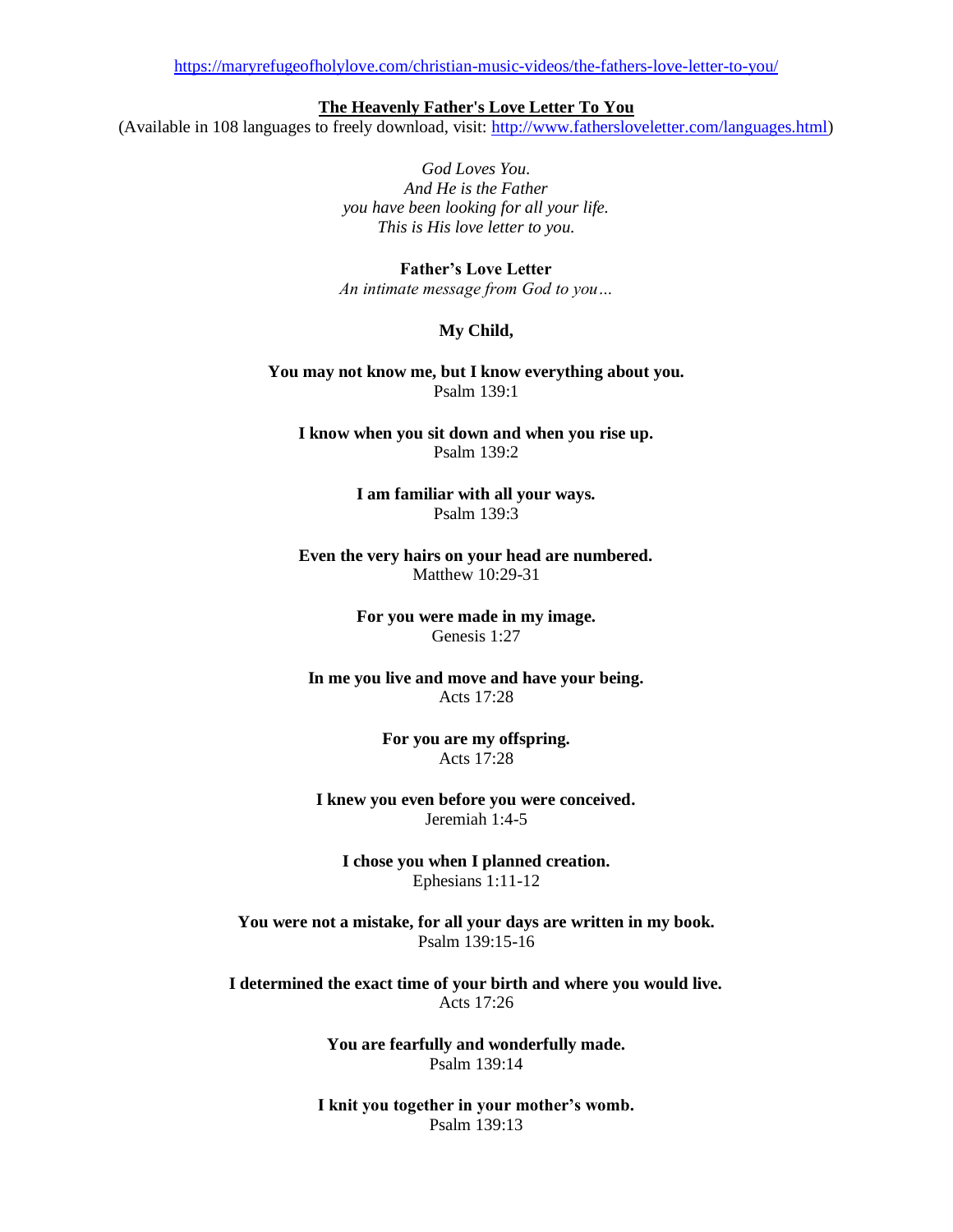## **And brought you forth on the day you were born.** Psalm 71:6

**I have been misrepresented by those who don't know me.** John 8:41-44

**I am not distant and angry, but am the complete expression of love.** 1 John 4:16

> **And it is my desire to lavish my love on you.** 1 John 3:1

**Simply because you are my child and I am your Father.** 1 John 3:1

**I offer you more than your earthly father ever could.** Matthew 7:11

> **For I am the perfect father.** Matthew 5:48

**Every good gift that you receive comes from my hand.** James 1:17

**For I am your provider and I meet all your needs.** Matthew 6:31-33

**My plan for your future has always been filled with hope.** Jeremiah 29:11

> **Because I love you with an everlasting love.** Jeremiah 31:3

**My thoughts toward you are countless as the sand on the seashore.** Psalms 139:17-18

> **And I rejoice over you with singing.** Zephaniah 3:17

> **I will never stop doing good to you.** Jeremiah 32:40

**For you are my treasured possession.** Exodus 19:5

**I desire to establish you with all my heart and all my soul.** Jeremiah 32:41

**And I want to show you great and marvelous things.** Jeremiah 33:3

**If you seek me with all your heart, you will find me.** Deuteronomy 4:29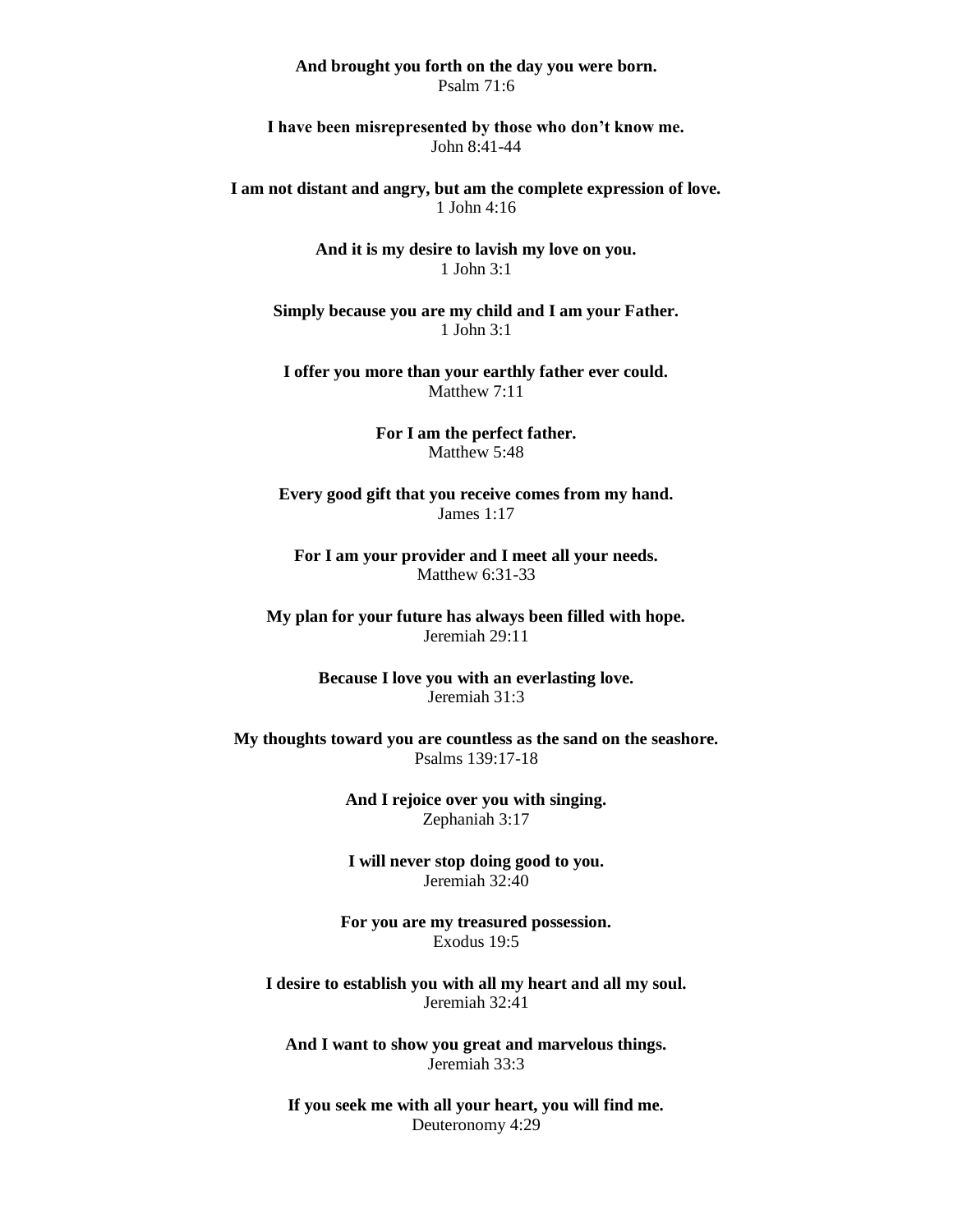**Delight in me and I will give you the desires of your heart.** Psalm 37:4

> **For it is I who gave you those desires.** Philippians 2:13

**I am able to do more for you than you could possibly imagine.** Ephesians 3:20

> **For I am your greatest encourager.** 2 Thessalonians 2:16-17

**I am also the Father who comforts you in all your troubles.** 2 Corinthians 1:3-4

**When you are brokenhearted, I am close to you.** Psalm 34:18

**As a shepherd carries a lamb, I have carried you close to my heart.** Isaiah 40:11

> **One day I will wipe away every tear from your eyes.** Revelation 21:3-4

**And I'll take away all the pain you have suffered on this earth.** Revelation 21:3-4

**I am your Father, and I love you even as I love my son, Jesus.** John 17:23

> **For in Jesus, my love for you is revealed.** John 17:26

**He is the exact representation of my being.** Hebrews 1:3

**He came to demonstrate that I am for you, not against you.** Romans 8:31

**And to tell you that I am not counting your sins.** 2 Corinthians 5:18-19

**Jesus died so that you and I could be reconciled.** 2 Corinthians 5:18-19

**His death was the ultimate expression of my love for you.** 1 John 4:10

**I gave up everything I loved that I might gain your love.** Romans 8:31-32

**If you receive the gift of my son Jesus, you receive me.** 1 John 2:23